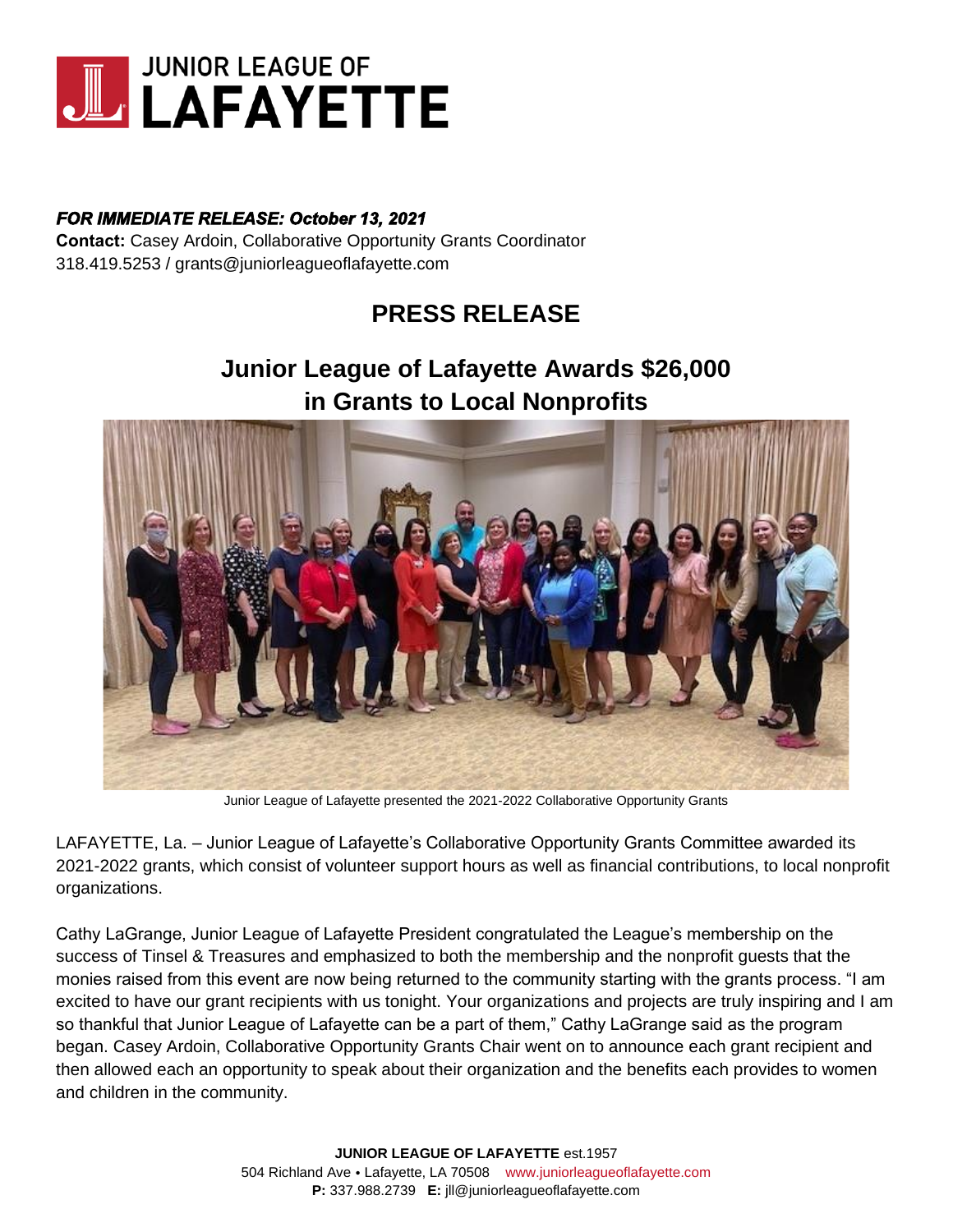# **JUNIOR LEAGUE OF** LAFAYETTE

A total of \$26,000 in grants were awarded to 13 local nonprofit organizations during the League's General Membership Meeting, held at Le Pavillon at Parc Lafayette on Tuesday, October 12, 2021.

Annual grants are funded through Junior League of Lafayette fundraising efforts such as Tinsel & Treasures holiday market, sales from the League's four member-written cookbooks, and community program sponsorships.

The 2021- 2022 grant recipients are:

### **Aylee's Angels / Bereavement Boxes**

Aylee's Angels provides keepsakes and bereavement boxes to families who lose a child due to miscarriage, stillbirth, or infant loss. Junior League of Lafayette volunteers will purchase supplies and work together with the nonprofit staff to paint and decorate these boxes during craft days.

# **Children's Museum of Acadiana / Museum Exterior Mural Art**

Junior League of Lafayette volunteers will help design and paint -- with the help of a local artist -- a wall mural near the Children's Museum's entry way to greet guests and share its story. Junior League volunteers will work with the artist to design the mural, purchase paint and supplies, and paint the mural.

### **Clearport Learning Center / Girl's Night**

Junior League of Lafayette will assist The Clearport Learning Center's mentoring program, Girl's Night. Girl's Night events are part of the organization's mentorship program that focuses on providing young women with the opportunity to engage in discussions and mentorship with female community leaders. Junior League volunteers will purchase supplies for the events, help serve the meal, and help with two activity stations.

# **DREAMS Foundation of Acadiana / Mardi Gras Ball**

Junior League of Lafayette volunteers will help host a Mardi Gras Ball in 2022 for special needs individuals, giving them a chance to experience being on a Mardi Gras court. Members will help with planning the event, setting up decorations, preparing food, serving attendees, and supervising other DREAMS Foundation volunteers.

### **Faith House/Camp HOPE Pathways events**

Faith House campers and siblings have the option to participate in year-long Pathways events that extend the benefits of the week-long Camp HOPE program. These programs encourage children to have fun and try new activities while also exposing them to knowledge on STEM subjects and nature. Junior League of Lafayette volunteers will plan meals, pick up and deliver food to the events, serve food, work the activity stations, and clean up. Grant funds will go toward purchasing food and art supplies.

# **Girls on the Run / Girls on the Run 5K**

With the help of Junior League of Lafayette, Girls on the Run will reinstate the Girls on the Run 5K in Lafayette. In recent years, girls who participate have had to travel to Baton Rouge to attend the 5K. The grant will fund activities for the 5K Inspiration Village, finish line medals for all participants, and post-5K food. Junior League volunteers will help with activities at the Inspiration Village before the race and hand out medals to each athlete.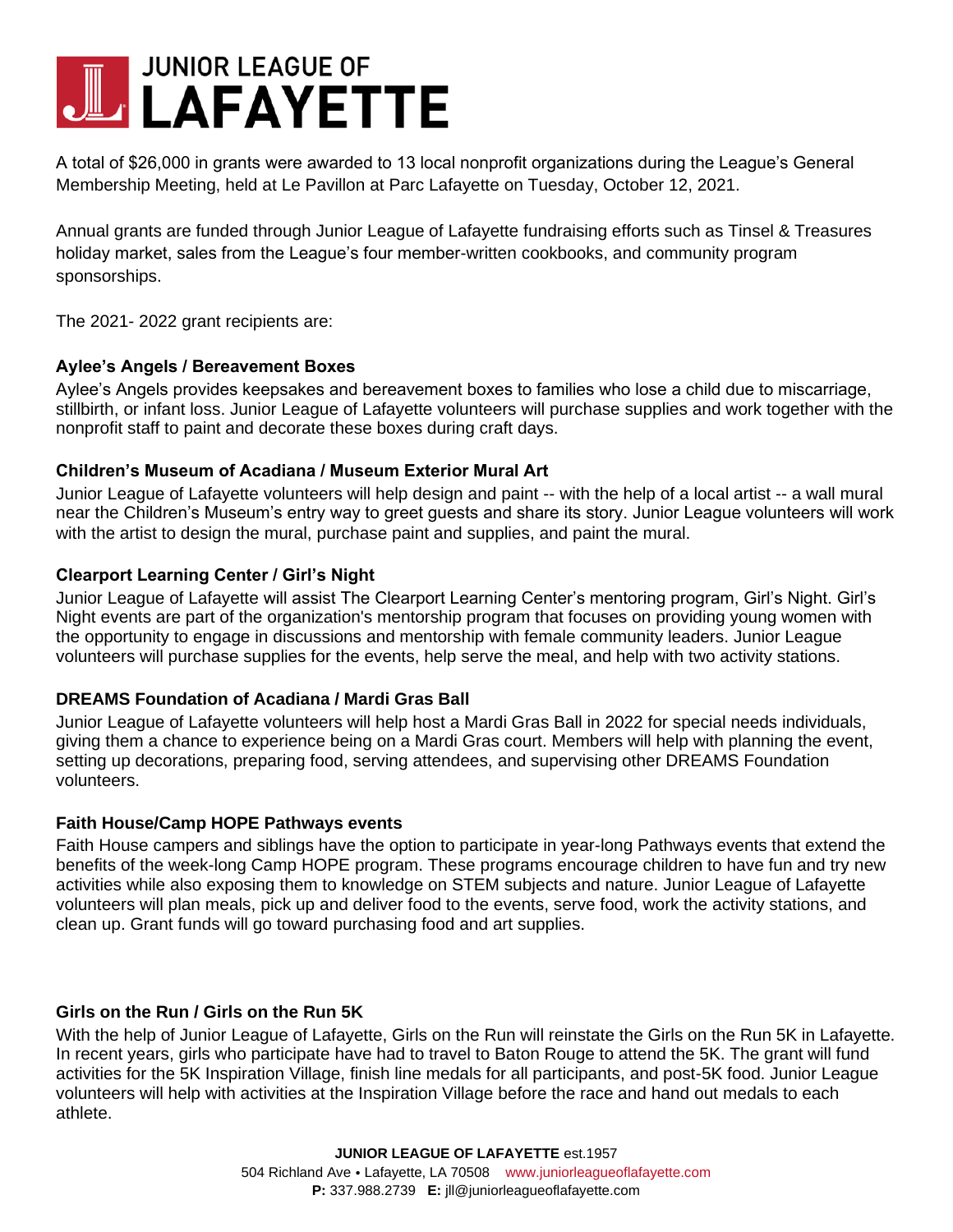# **JUNIOR LEAGUE OF UL LAFAYETTE**

# **Girl Scouts Pines to the Gulf / Cookie CEO banquet**

At the Cookie CEO banquet, area Girl Scouts are celebrated for going above and beyond in the Cookie Program. This leadership program incorporates aspects of teamwork, planning, and positivity while teaching them valuable life skills -- all while raising funds that support more girls in Acadiana. Junior League of Lafayette will help with purchasing supplies, decorations, and awards for the banquet. Volunteers will help set up the event and check girls in as they arrive. Junior League of Lafayette will also have the opportunity to have a member speak as a keynote speaker at the event.

### **Habitat for Humanity / Women Build 2021**

Habitat for Humanity's Women's Build initiative provides a hands-on opportunity for women to confront the challenges of affordable housing in Acadiana. Grant funds will go toward purchasing materials for the Women Build home. Habitat will coordinate a build day specifically for Junior League of Lafayette volunteers to work on a home and meet the future homeowner.

### **Healing House / Coping Kits for children**

Junior League of Lafayette will provide Coping Kits to children who've experienced the recent death of someone significant in their lives. The kits include art supplies, grief journals, and a book on grief. The volunteers will help purchase kit supplies, assemble the kits, then deliver the completed kits to agencies, hospitals, funeral homes, and hospice organizations.

### **Miles Perret Cancer Services / Treatment Care Kits**

Junior League of Lafayette will assist with assembling and labeling care kits to help Miles Perret clients minimize skin and oral side effects of chemotherapy and/or radiation. Cancer patients in treatment often experience side effects like mouth sores, dry skin, and dehydration. Grant funds will go toward purchasing supplies.

### **New Hope Community Development of Acadiana / Spring Party**

Junior League of Lafayette will assist with facilitating the New Hope Spring Store and Spring Party for students who participate in the after-school tutoring program. These students earn New Hope Dollars by doing their homework, completing extra assignments, and exercising self-discipline. During the New Hope Spring Store, students can spend their New Hope Dollars and are encouraged to purchase gifts for their family, teachers, and friends, along with a special gift for themselves. Volunteers will assist with purchasing items for the store, serving as shopping assistants, planning games, and purchasing food for the Spring Party.

### **Second Harvest Food Bank**

Junior League of Lafayette will help coordinate a food tasting event at Scott Middle to celebrate the reopening of the School Pantry program, which alleviates child hunger by reaching children and their families at school. Volunteers will share food samples with the students while also handing out nutritional information and recipes at the event.

### **United Way of Acadiana / Day of Thanksgiving**